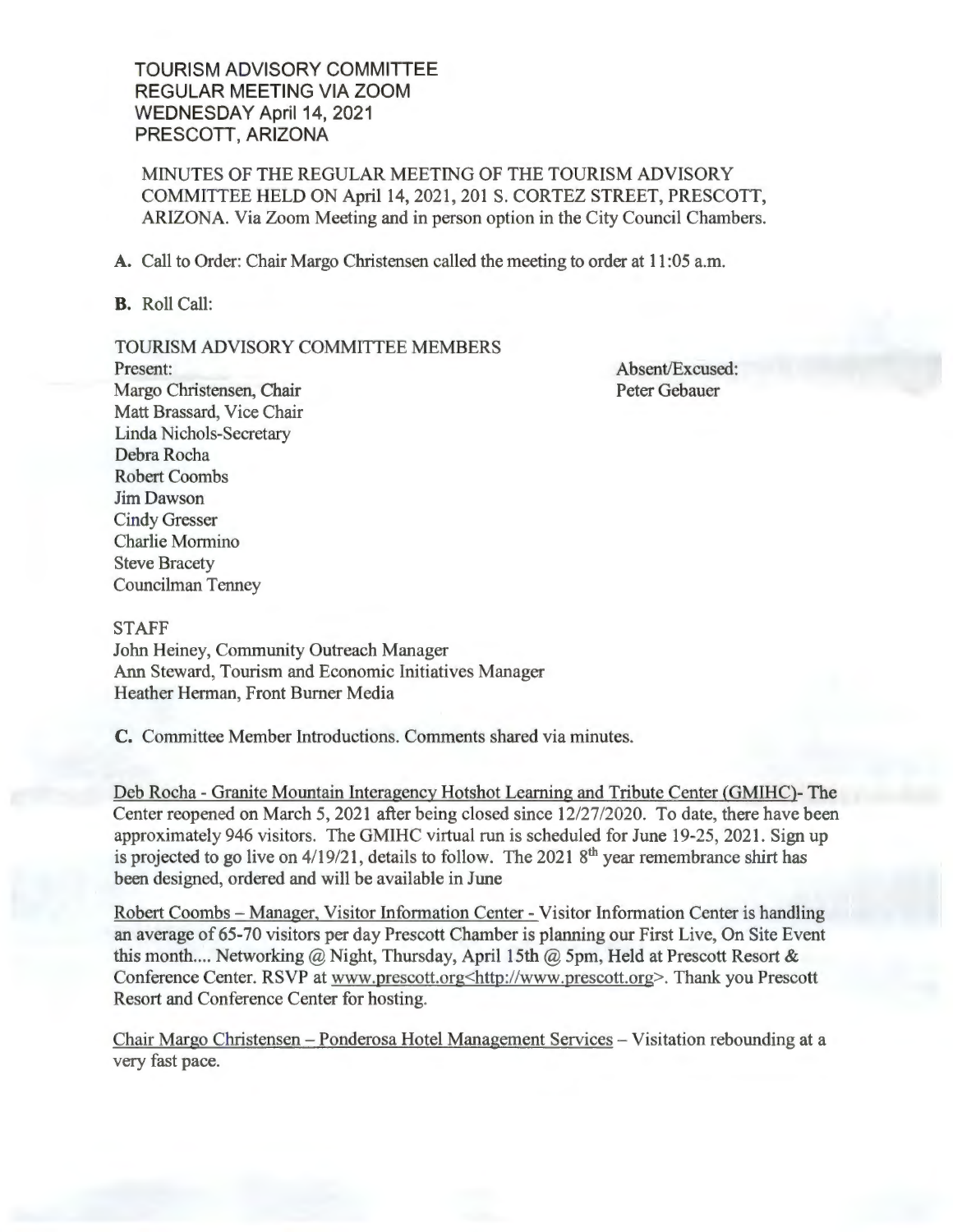- **D.** Approval of March 10, 2021 Minutes **MOTION TO APPROVE CONTINGENT UPON SUGGESTED REVISIONS MARCH 10, 2021 MINUTES BY Jim Dawson SUBJECT TO STAFF EDITS, SECOND BY Charlie Mormino. MOTION PASSES UNANIMOUSLY.**
- **E. TOURISM MARKETING AUTHORITY UPDATES.** Chair Margo Christensen shared that the bill did not go through. Arizona Lodging and Tourism Authority pulled it because of some last minute language that was trying to be added. If committee members want more details they can see Chair Margo Christensen.

John Heiney commented that the thought is it will be brought forward again next year.

Chair Margo Christensen shared that the language that was proposed was that a TMA could be enabled but hotel properties could opt out of participating which could cause discourse between owners in a geographic area and would be unfair and therefor why AzLTA pulled their support.

John Heiney commented that in our case where we are not a membership organization, and we support the entire destination as a whole, this would cause unevenness amongst the properties.

## **I. Staff Reports**

1. STR (Smith Travel Research) and Bed Tax - Reports were emailed. John Heiney commented that it is strange to see the increases now compared to this year at this time, being up 200+% and some hotel individual reports are showing up 1000+%.

We will take time on a future agenda to explain how to read the reports.

2. Community Outreach Manager Report. City has been busy. Council voted yesterday to buy a building for a new City Hall. He asked Councilman Tenney to share.

Councilman Tenney shared that the committee who has been assisting the city with moving to a new city hall supports this purchase and the move. Building is about 30,000 square feet with some current tenants who the city will work with based on their needs. We will enter escrow today; public comments are being taken. Idea is to sell current city hall land and other facilities where other departments are currently based.

Cindy Gresser asked what would happen to the time capsule.

Councilman Tenney commented it was a great question and it will be taken care of, there have been questions about this already.

Jim Dawson commented that he thinks this property has high economic value and ifthe city would also be considering bids from developers as well as consideration for certain use. Councilman Tenney said yes.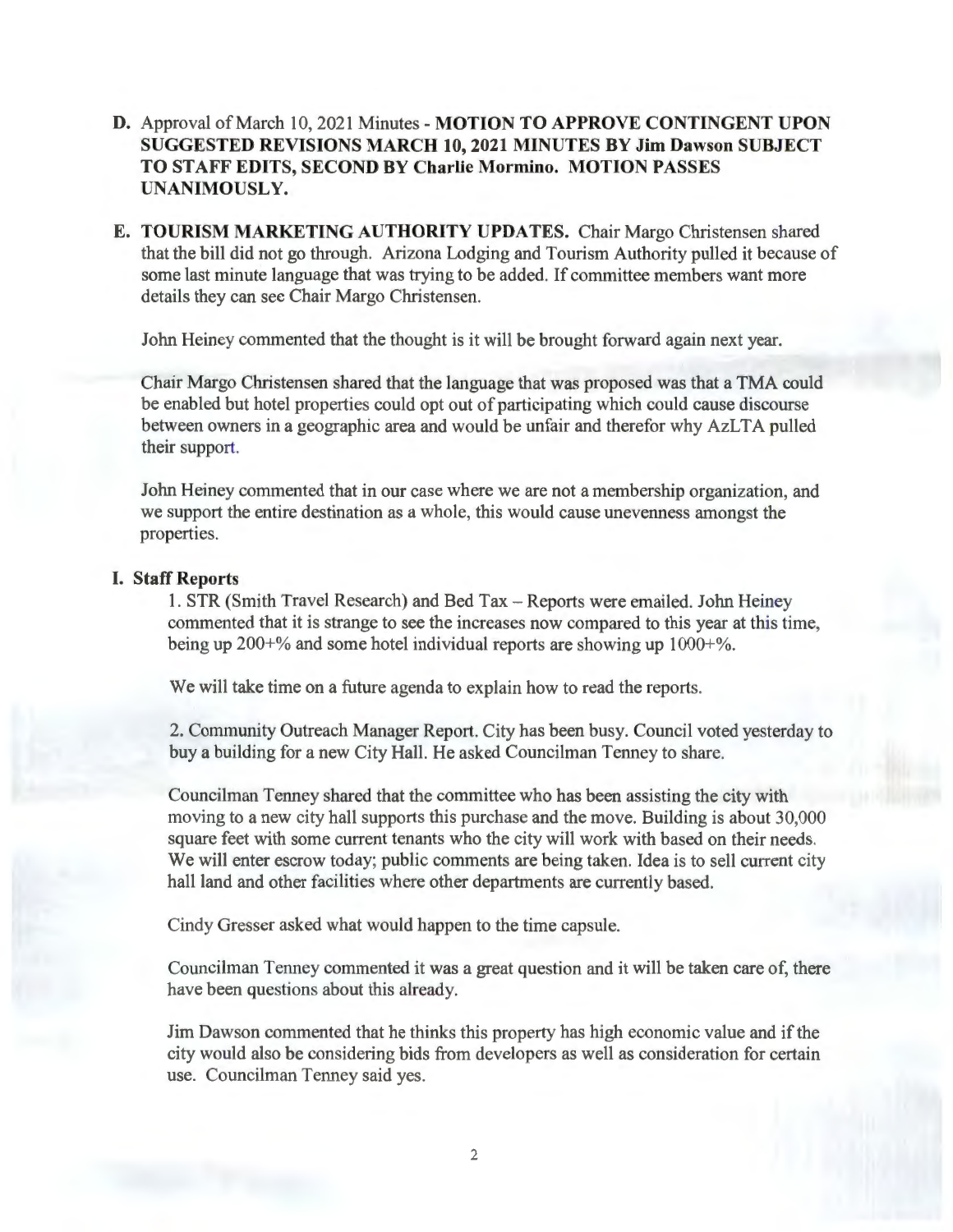John Heiney commented that staff will develop a Request for Proposal for purchase. This process had taken place a couple years ago when FOPU (Facility Optimization and Property Usage) committee started when they looked for a purchaser of the site, but also someone to do "x." There was only one bidder at that time, however the market has changed a lot since that time. The process will start again.

Councilman Tenney is enthusiastic about this move, he also feels the other council members are too. There was a question about parking. The building checks all the boxes.

John Heiney also shared that council also approved the economic sales and marketing plan that will be executed by Heart and Soul Marketing. It did not come to TAC because this fee will come out of the general fund. Stakeholder interviews will begin soon.

3. Sales & Marketing Report. Heather Herman mentioned that she recently had a conference call with Smith Travel Research regarding help with outreach to some of our hoteliers, their travel will start soon as well so they can have some face to face meetings for outreach as well. She also wanted to remind everyone that registration for AZGCOT has opened, it will be August  $2^{nd} - 4^{th}$  in Scottsdale. A scholarship program has opened as well. AOT will host the Adventure Elevate, domestic and international travel trade and media event, she has reached out and asked about partnership and sponsorship information. Continue to work on Sales & Marketing plan for upcoming year.

Ann Steward reported that the influencer AZ Foodie will be here this weekend and the Visit Parks influencer will be here end of the month, this is the piece that gets translated into several languages. Presentation that Heather and Ann will give at the City Council Study Session got moved to May  $11<sup>th</sup>$ , which will also move out Tourism Team Up, so we will have to think about a new date, as well as figuring out what we want to do or mention about National Travel and Tourism Week.

4. Recreation Services. Joe Baynes reported that last weekend was very busy there was a pickle ball, hockey, and soccer tournament as well as a mountain bike race. Splash pad will open on May  $14<sup>th</sup>$ . Greenways Trail plans are coming along.

Chair Margo Christensen commented that the teams (Yavapai Soccer Cup Tournament) that have been in the hotels lately have exhibited different and more favorable behaviors compared to last year.

Steve Bracety supported Margo's comments as well.

5. Airport Update. Emailed to committee.

- 6. 2021 Upcoming Meetings
	- a) Tuesday, May  $11<sup>th</sup>$  City Council Study Session
	- b) TAC Regular Meeting May 12, 2021